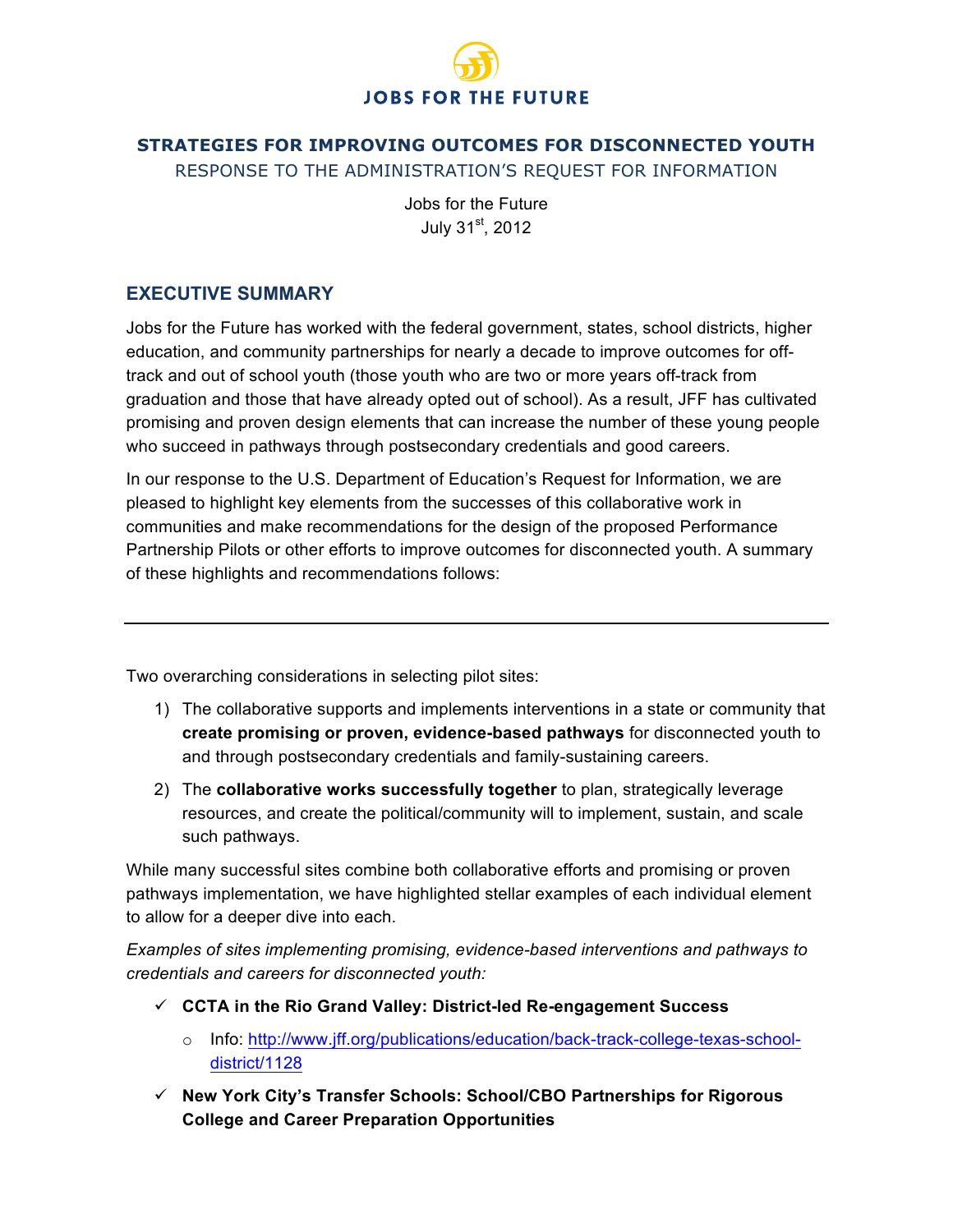- o Info: http://www.metisassociates.com/images/pdf/reports/Metis\_06- 10\_LearningtoWorkEvaluationReport.pdf
- **Postsecondary Success Initiative: YouthBuild, NYEC, and The Corps Network Increase College Readiness and College-going for Disconnected Youth** 
	- o Info: http://www.jff.org/publications/education/pathway-recovery-implementingback-track/1352

*Examples of impactful collaborative efforts:*

- **Philadelphia's Project U-Turn: A Model Multi-sector Collaborative**
	- o Info**:** http://www.jff.org/publications/education/mobilizing-cross-sectorcollaborative-sy/987
- **National Fund for Workforce Solutions: Regional Collaboratives for Economic Impact** 
	- o Info: http://dev.jff.org/projects/current/workforce/national-fund-workforcesolutions/142

### **Program design elements for reconnecting youth on a pathway to success**

Although disconnected youth are a heterogeneous population of young people, there appear to be common elements across successful and promising programs that improve outcomes through collaborative efforts and comprehensive pathways for specific segments on the disconnected youth population.

*Elements critical to program designs that improve outcomes for disconnected youth:* 

- **Pathways to postsecondary credentials with clear on-ramps for students from multiple entry points**
	- $\circ$  Clear sequences of courses and navigation/supports to help students persist across transitions to postsecondary and career success
- **Acceleration, not just remediation**
	- $\circ$  Rigorous, college-ready curriculum and instruction paired with opportunities to make up for lost time, including the opportunity to earn college credits in high school through dual enrollment, and contextualized learning, where appropriate
- **Navigation and supports for postsecondary and career success**
	- o Academic, career, financial, and social supports and counseling provided before and during transitions between institutions.
	- o Planning informed by academic goal-setting/needs and real-time labor market information about strong and growing regional industry sectors

### **Strong community partnerships**

**JOBS FOR THE FUTURE** WWW.JFF.ORG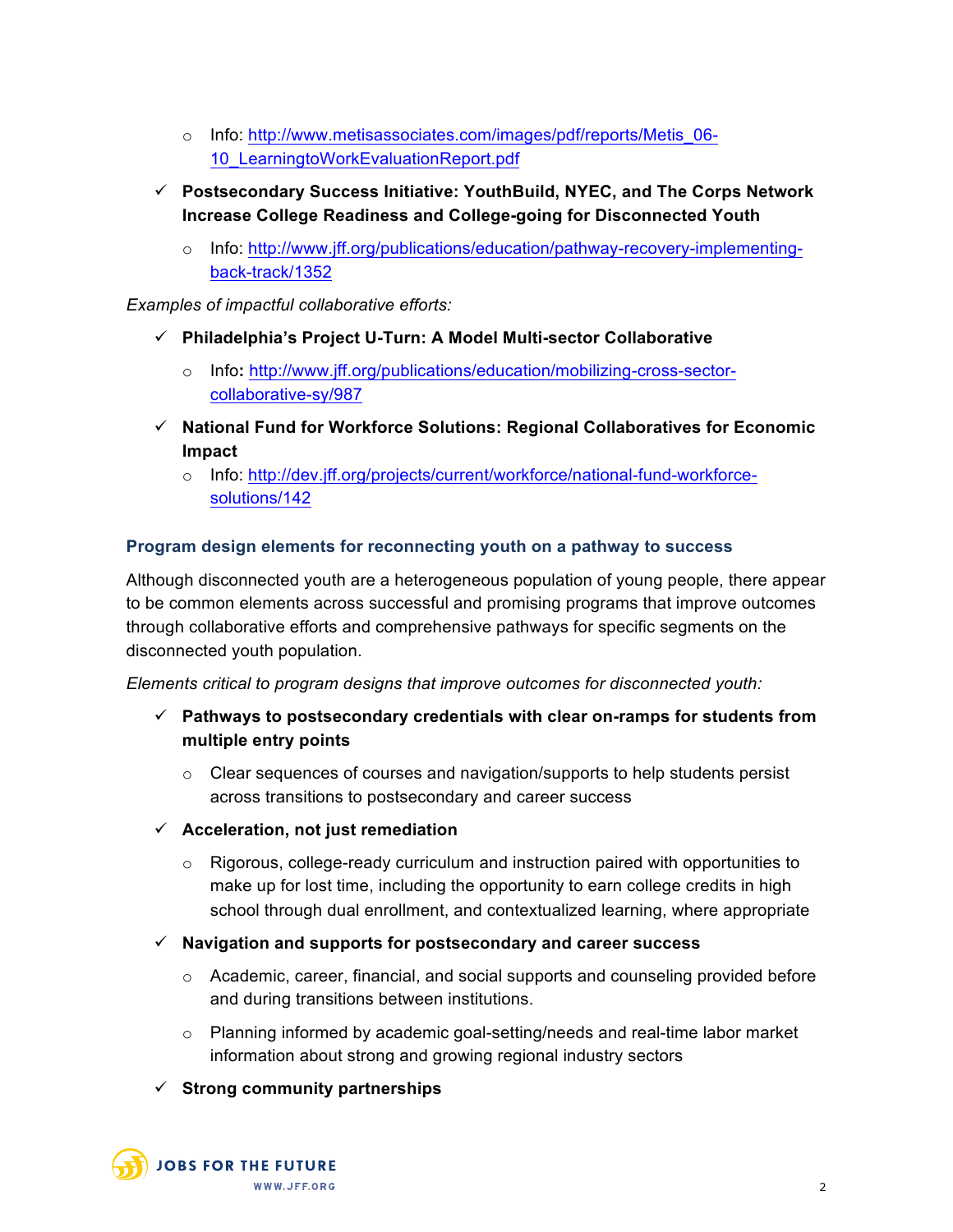- $\circ$  Collaborative efforts between key state and community stakeholders to leverage and align resources; lead planning; build and sustain public and community will; implement comprehensive, supported pathways for disconnected youth; and provide counseling, navigation, and connections to postsecondary education and the labor market [More below on partnerships]
- **Data-based decision making and course-correction**
	- $\circ$  Strategic use of data, including early warning indicator systems and other academic and career information, to inform the design of pathways and to course-correct as implementation proceeds
	- o Data-sharing facilitated to the maximum extent practicable to align planning, goals, and pathways implementation.

### **STRONG PARTNERSHIPS**

Collaboration between key state and community stakeholders is essential to fully leverage public and private sector expertise and resources in support of comprehensive pathways for disconnected and off-track youth.

*Effective partnerships for improving secondary and postsecondary education and career outcomes for disconnected youth include:*

- $\checkmark$  Secondary and postsecondary education institutions;
- $\checkmark$  Intermediary organizations focused on youth and community outcomes;
- $\checkmark$  Community-based, youth-serving and philanthropic organizations;
- $\checkmark$  Federal, State, and local youth programs (e.g., Workforce Investment Act programs, Juvenile Justice, Housing, Child Welfare, Health, Mental Health, Substance Abuse Prevention and Treatment, Childcare);
- $\checkmark$  Elected officials, business and civic leaders; and
- $\checkmark$  Other experts in the field of youth development, education, and employment

#### **Leveraging federal, state and local resources**

One of the most important roles of a collaborative is to strategically leverage expertise and resources towards the goals of the collaborative. Given the Performance Partnership Pilot's focus on maximizing federal resources, we have listed below the federal programs that have typically been leveraged, or could be leveraged, within effective community collaborative strategies.

These include, but are not limited to:

- $\checkmark$  Workforce Investment Act-Youth and Adult Formula Funds
- $\checkmark$  Temporary Assistance for Needy Families

 $\checkmark$  Adult Education

**JOBS FOR THE FUTURE** WWW.JFF.ORG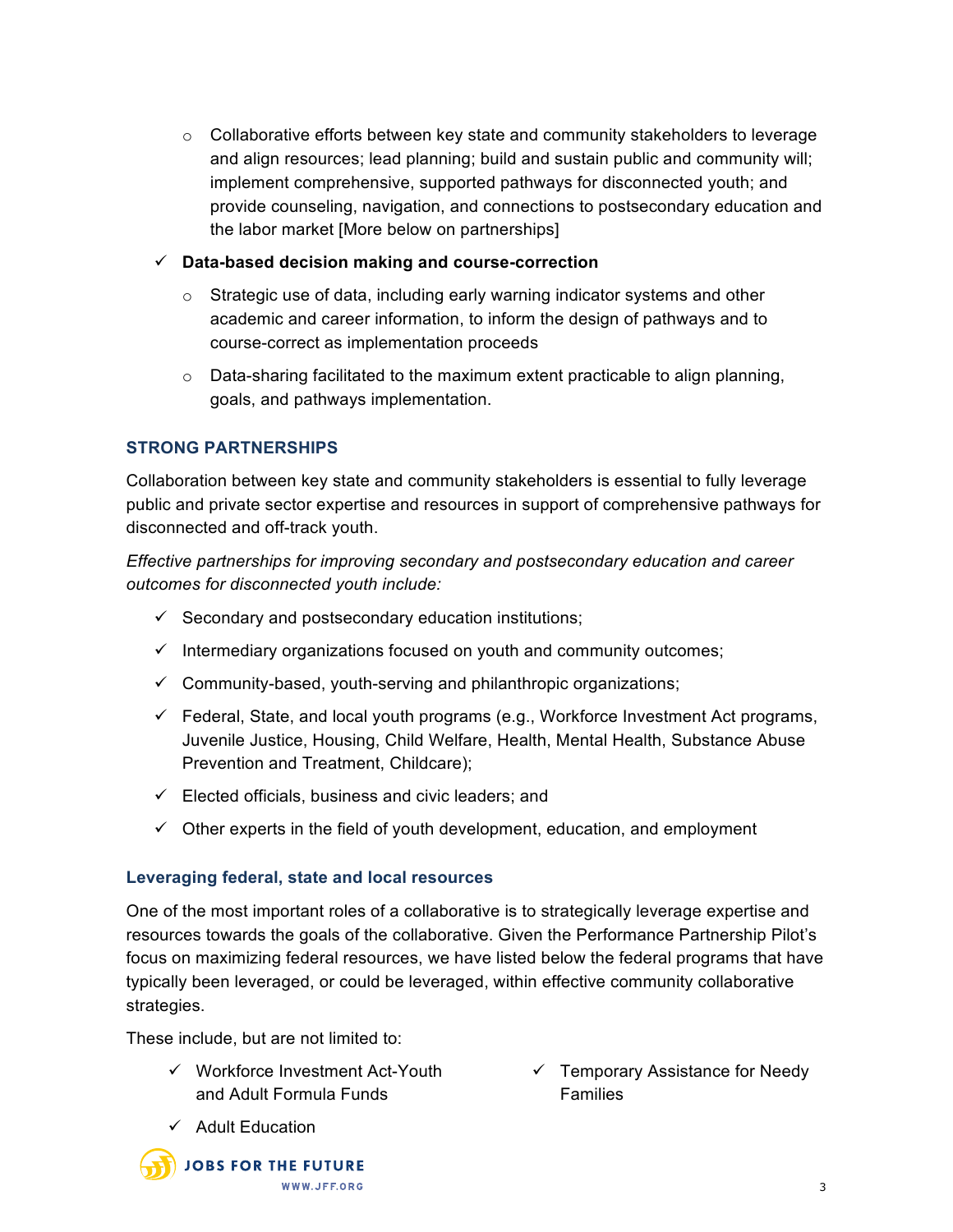- $\checkmark$  Community and Development Block Grant
- $\checkmark$  Social Services Block Grant
- $\checkmark$  Community Services Block **Grant**
- $\checkmark$  AmeriCorps
- $\checkmark$  Carl D. Perkins Career and Technical Education funds
- $\checkmark$  Title I and II of ESEA (including School Improvement Grants)
- $\checkmark$  High School Graduation Initiative
- $\checkmark$  Higher Education programs, including federal student aid
- $\checkmark$  Race to the Top
- $\checkmark$  Investing in Innovation
- $\checkmark$  Promise Neighborhoods
- $\checkmark$  Title V of ESEA

State and local partner agencies also play a pivotal role in strategically leveraging resources across systems and incenting positive behavior and state/local policies for increased education options. This should be encouraged through the pilot.

### **Reducing barriers to creating and implementing pathways**

Youth who are disconnected are, by definition, outside the country's organized systems for education and training. At the same time, many of these young people are eligible for a variety of services offered by different agencies and through different funding streams.

Far more educators would replicate what works if eligibility criteria, uses of funds, and reporting/accountability requirements were aligned and simplified across programs and agencies. Similarly, federal policies should persist in encouraging connections between K-12 and higher education data, as well as across state agencies. Performance Partnership Pilots can help remove such federal policy barriers.

*Provisions that should be potentially eligible for waiver are:*

- **Application processes:** multiple federal applications are more cumbersome and require more time and money
- **Eligibility criteria:** disconnected youth are found across multiple systems, and multiple funding streams are needed to address their academic, social, and work needs
- **Intake/enrollment processes/paperwork:** streamline intake for youth to encourage reconnection
- **Data management:** allow data systems to talk to each other as much as possible, while preserving privacy, in order to allow for outcome measurement and appropriate student enrollment
- **Reporting requirements:** allow communities to align disparate reporting requirements across systems to aim towards common goals—*but maintain a focus on serving the most at-risk students without creaming.*

**JOBS FOR THE FUTURE** WWW.JFF.ORG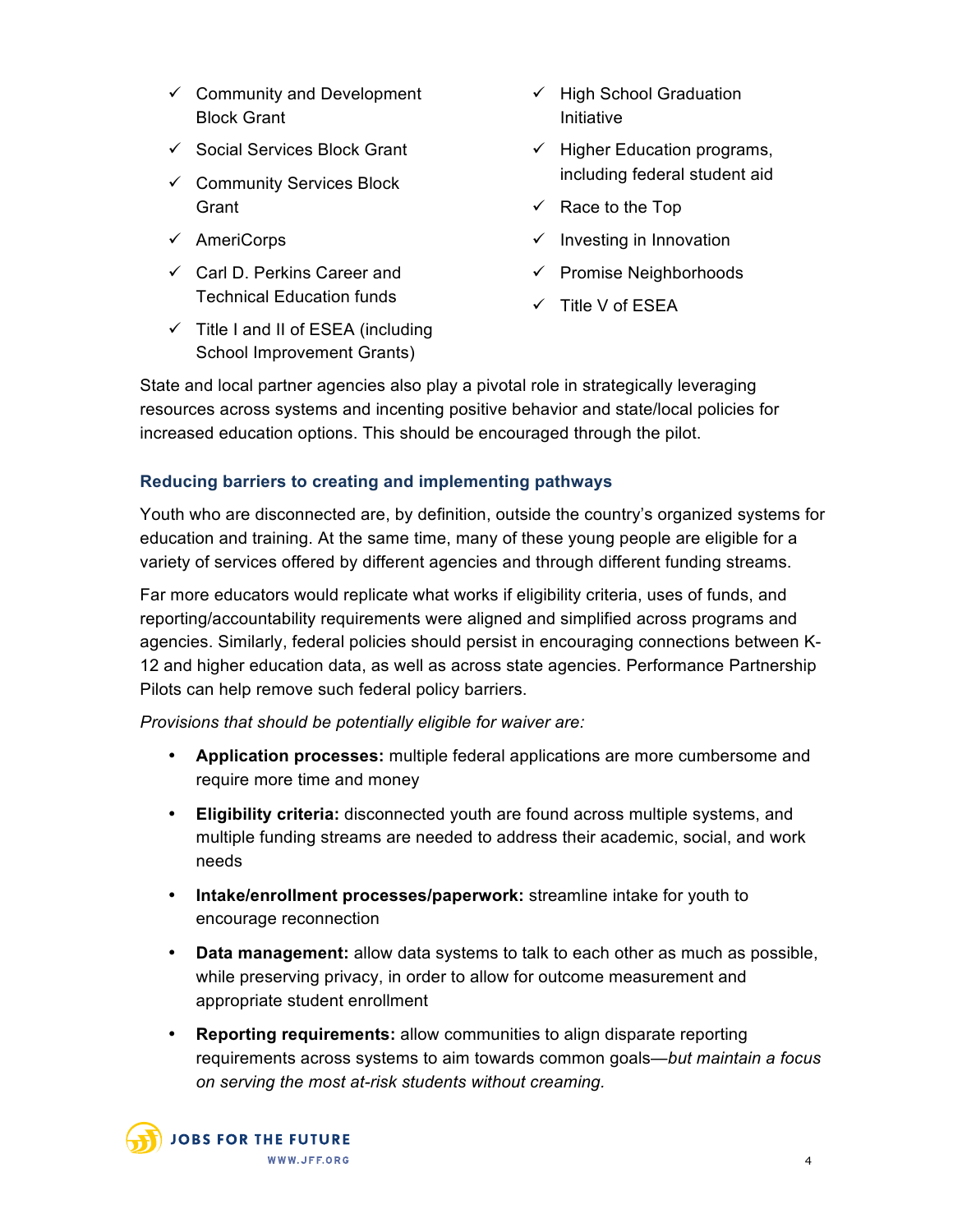# **PROGRAM PERFORMANCE AND OUTCOMES**

Effective community collaboratives succeed in increasing secondary, postsecondary, and employment outcomes for disconnected youth. The final outcomes that Performance Partnership Pilots are held to should focus on postsecondary credential attainment and career success; however interim measures are critical to keeping communities engaged and showing participants' progress along academic and career pathways.

*Final outcomes measures should include:*

- $\checkmark$  Postsecondary credential attainment (industry-recognized credentials; certificates; 2- and 4- year degrees),
- $\checkmark$  Further postsecondary educational attainment (e.g. Master's degree, additional credential work, etc.), and
- $\checkmark$  Employment outcomes (e.g. employment secured, salary/wage information at entrance to employment) should be the ultimate outcomes measured for these pilots.

*Interim measures should include:*

- $\checkmark$  High school credit accumulation and persistence
- $\checkmark$  College preparatory course credit accumulation in secondary school (e.g. dual enrollment, or developmental education courses taken prior to first year of postsecondary education)
- $\checkmark$  Cohort 4-, 5-, and 6-year high school graduation rates
- $\checkmark$  Enrollment in postsecondary education\*
- $\checkmark$  Persistence and credit accumulation in the first year in postsecondary education and persistence into year 2\*
- $\checkmark$  Passing grade of C or above in gateway math, English course in first year
- $\checkmark$  Enrollment in a program of study within the first year
- $\checkmark$  Stackable credentials earned in postsecondary education and training

# **ENSURING THE MOST VULNERABLE POPULATIONS ARE SERVED**

To help ensure that programs retain a commitment to serving the most vulnerable populations while also increasing results (i.e. avoid creaming), there must be a balance between interim and final measures, as well as an emphasis both on program design elements that are effective with the most vulnerable populations and on improving results. When evaluating results, programs should be compared to other programs serving similar populations.